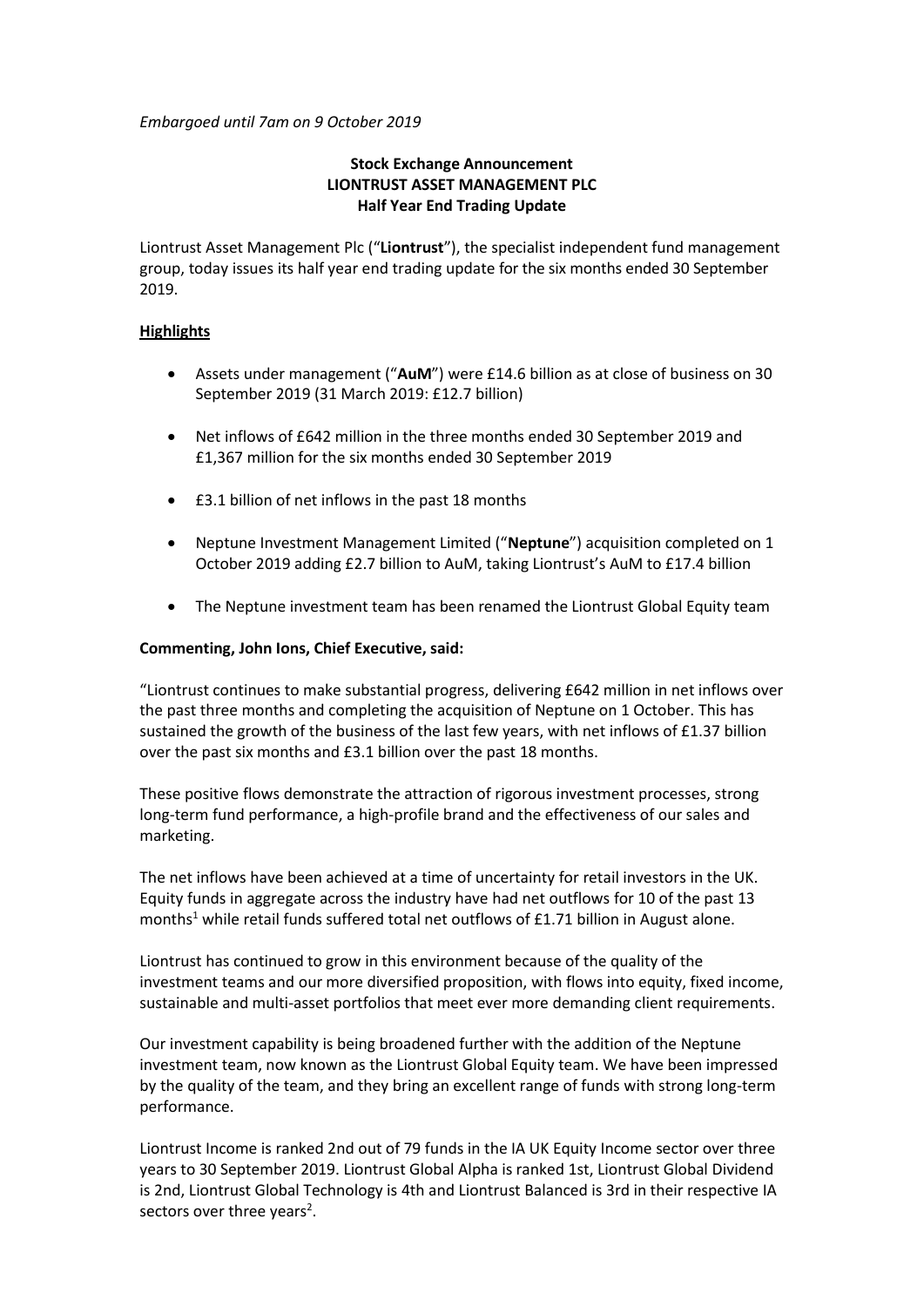Liontrust provides the team with an environment that will enable them to concentrate on delivering returns and meeting the expectations of clients and investors.

Our business has moved forward strongly over the last few years and is well positioned to continue this growth with an excellent investment proposition and our continued focus on client service."

<sup>1</sup> Source: IA to the end of August 2019.

<sup>2</sup> Source: Financial Express to 30 September 2019 as at 8 October 2019, bid-bid, total return, net of fees, based on primary share classes. Past performance is not a guide to future performance, investments can result in total loss of capital. Liontrust Global Alpha is in the IA Flexible Investment sector, Liontrust Global Dividend is in the IA Global Income sector, Liontrust Global Technology is in the IA Technology and Telecoms sector and Liontrust Balanced is in the IA Mixed Investment 40-85% Shares sector.

#### **Funds under Management**

On 30 September 2019, our AuM stood at £14,649 million (excluding Neptune AuM) and were broken down by type and process as follows:-

| <b>Process</b>                       | Total         | Institutional | <b>UK Retail</b> | <b>Multi-Asset</b> | <b>Offshore Funds</b> |
|--------------------------------------|---------------|---------------|------------------|--------------------|-----------------------|
|                                      | $(\text{fm})$ | $(\text{fm})$ | <u>(£m)</u>      | $(\text{fm})$      | (fm)                  |
| <b>Cashflow Solution</b>             | 985           | 550           | 348              |                    | 87                    |
| Economic Advantage                   | 7,029         | 234           | 6,644            |                    | 151                   |
| <b>Macro Thematic</b>                | 124           |               | 124              |                    | ۰                     |
| European Income                      | 164           |               | 164              |                    |                       |
| Asia                                 | 125           |               | 109              |                    | 16                    |
| Sustainable Investment               | 4,612         | 33            | 4,327            |                    | 252                   |
| <b>Global Fixed Income</b>           | 671           |               | 304              |                    | 367                   |
| Multi-Asset                          | 939           |               |                  | 939                |                       |
| Total - 30 September 2019            | 14,649        | 817           | 12,020           | 939                | 873                   |
|                                      |               |               |                  |                    |                       |
| Global Equity <sup>3</sup>           | 2,733         | 339           | 2,394            |                    |                       |
| <b>Total including Global Equity</b> | 17,382        | 1,156         | 14,414           | 939                | 873                   |

<sup>3</sup> Neptune acquisition completed on 1 October 2019 adding £2,733 million to AuM (close of business 30 September 2019), taking Liontrust's AuM to £17,382 million.

#### **Funds Flows**

The net inflows over the three months to 30 September 2019 are £642 million (2018: £403 million). A reconciliation of fund flows and AuM over the three months to 30 September 2019 is as follows:- **Multi-**

|                                   |                |                      |                  | Multi-       |                       |
|-----------------------------------|----------------|----------------------|------------------|--------------|-----------------------|
|                                   | Total          | <b>Institutional</b> | <b>UK Retail</b> | Asset        | <b>Offshore Funds</b> |
|                                   | $\mathbf{f}$ m | £m                   | <u>£m</u>        | $\mathbf{f}$ | <u>£m</u>             |
| Opening AuM - 1 July 2019         | 14,097         | 845                  | 11,569           | 899          | 784                   |
| Net flows                         | 642            | (17)                 | 542              | 33           | 84                    |
| Market and Investment performance | (90)           | (11)                 | (91)             | 7            | 5                     |
| Closing AuM - 30 September 2019   | 14,649         | 817                  | 12.020           | 939          | 873                   |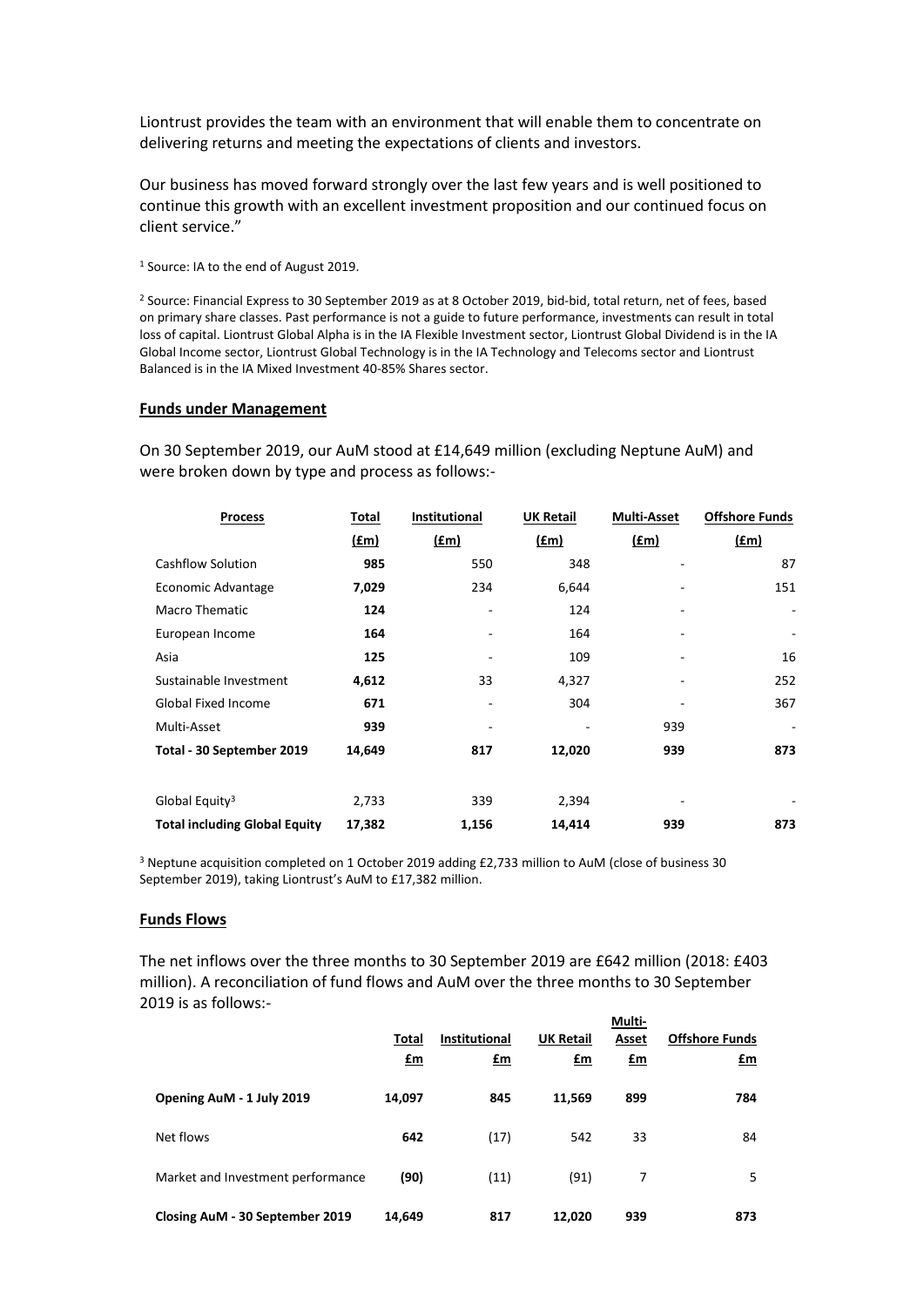Liontrust has recorded net inflows for the half year of £1,367 million (2018: £723 million). A reconciliation of fund flows and AuM over the half year is as follows:-

|                                   | Total<br>$fm$ | <b>Institutional</b><br>£m | <b>UK Retail</b><br>$\mathbf{f}$ m | Multi-<br>Asset<br>$fm$ | <b>Offshore Funds</b><br><u>£m</u> |
|-----------------------------------|---------------|----------------------------|------------------------------------|-------------------------|------------------------------------|
| Opening AuM - 1 April 2019        | 12,655        | 845                        | 10,317                             | 844                     | 649                                |
| Net flows                         | 1,367         | (44)                       | 1.174                              | 61                      | 176                                |
| Market and Investment performance | 627           | 16                         | 529                                | 34                      | 48                                 |
| Closing AuM - 30 September 2019   | 14,649        | 817                        | 12,020                             | 939                     | 873                                |

### **Fund Performance (Quartile ranking)**

|                                                     | <b>Quartile ranking</b><br>- Since<br><b>Launch/Manager</b><br><b>Appointed</b> | Quartile<br>ranking -<br>5 year | Quartile<br>ranking $-3$<br>year | Quartile<br>ranking -<br>1 year | Launch<br><b>Date/Manager</b><br><b>Appointed</b> |
|-----------------------------------------------------|---------------------------------------------------------------------------------|---------------------------------|----------------------------------|---------------------------------|---------------------------------------------------|
| Liontrust UK Growth Fund                            | $\mathbf{1}$                                                                    | $\mathbf{1}$                    | $\mathbf{1}$                     | $\overline{2}$                  | 25/03/2009                                        |
| Liontrust Special Situations Fund                   | $\mathbf{1}$                                                                    | $\mathbf{1}$                    | $\mathbf{1}$                     | $\mathbf{2}$                    | 10/11/2005                                        |
| Liontrust UK Smaller Companies Fund                 | $\mathbf{1}$                                                                    | $\mathbf{1}$                    | $\mathbf{1}$                     | $\mathfrak{2}$                  | 08/01/1998                                        |
| Liontrust UK Micro Cap Fund                         | $\mathbf{1}$                                                                    | L,                              | $\mathbf{1}$                     | $\mathbf{1}$                    | 09/03/2016                                        |
| Liontrust Macro Equity Income Fund                  | $\mathbf{1}$                                                                    | 3                               | 3                                | $\mathbf{1}$                    | 31/10/2003                                        |
| Liontrust Macro UK Growth Fund                      | $\mathfrak{2}$                                                                  | $\overline{4}$                  | $\overline{4}$                   | 3                               | 01/08/2002                                        |
| Liontrust European Growth Fund                      | $\mathbf{1}$                                                                    | $\overline{2}$                  | $\overline{4}$                   | $\overline{4}$                  | 15/11/2006                                        |
| Liontrust Asia Income Fund                          | $\overline{c}$                                                                  | $\overline{2}$                  | $\overline{4}$                   | $\overline{2}$                  | 05/03/2012                                        |
| Liontrust European Income Fund                      | $\overline{4}$                                                                  | $\overline{4}$                  | $\overline{4}$                   | $\mathfrak{2}$                  | 15/12/2005                                        |
| Liontrust European Enhanced Income<br>Fund (Hedged) | $\overline{4}$                                                                  | $\overline{4}$                  | $\overline{4}$                   | $\mathfrak{2}$                  | 30/04/2010                                        |
| Liontrust Global Income Fund                        | $\overline{4}$                                                                  | $\overline{4}$                  | $\overline{4}$                   | 3                               | 03/07/2013                                        |
| Liontrust Monthly Income Bond Fund                  | $\overline{c}$                                                                  | 3                               | $1\,$                            | $\overline{4}$                  | 12/07/2010                                        |
| Liontrust SF Absolute Growth Fund                   | 3                                                                               | $\mathbf{1}$                    | $\mathbf{1}$                     | $\mathbf{1}$                    | 19/02/2001                                        |
| Liontrust SF Corporate Bond Fund                    | $\mathbf{1}$                                                                    | $\mathbf{1}$                    | $1\,$                            | 3                               | 20/08/2012                                        |
| Liontrust SF Cautious Managed Fund                  | $\mathbf{1}$                                                                    | $\mathbf{1}$                    | $\mathbf{1}$                     | $\mathbf{1}$                    | 23/07/2014                                        |
| Liontrust SF Defensive Managed Fund                 | $\mathbf{1}$                                                                    | $\mathbf{1}$                    | $\mathbf{1}$                     | $\mathbf{1}$                    | 23/07/2014                                        |
| Liontrust SF European Growth Fund                   | $\mathfrak{2}$                                                                  | $\overline{2}$                  | 3                                | $\mathbf{1}$                    | 19/02/2001                                        |
| Liontrust SF Global Growth Fund                     | 3                                                                               | $\mathbf{1}$                    | $\mathbf{1}$                     | $\mathbf{1}$                    | 19/02/2001                                        |